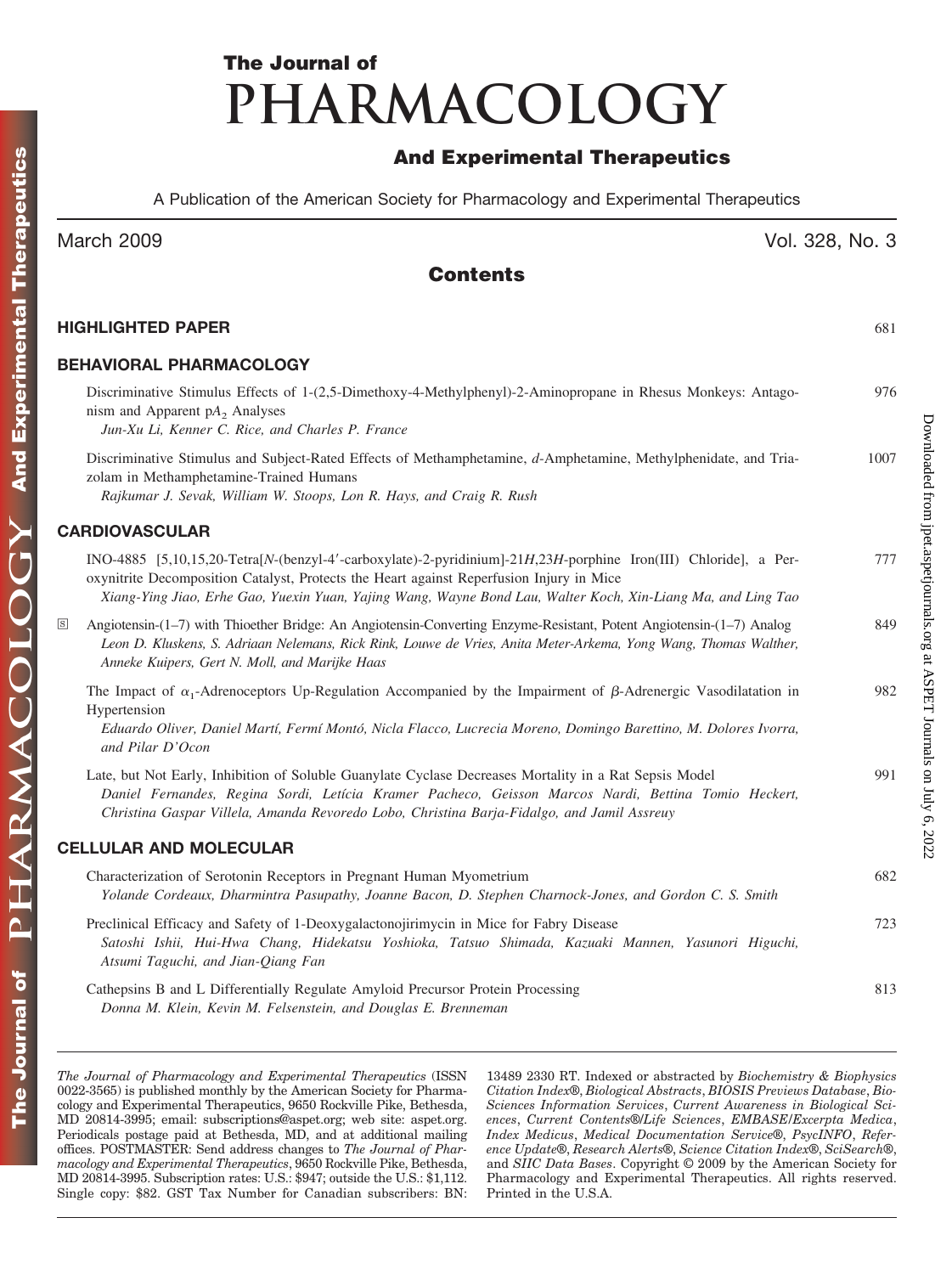### **CHEMOTHERAPY, ANTIBIOTICS, AND GENE THERAPY**

| $\boxed{\mathrm{s}}$ | Microtubule Binding and Disruption and Induction of Premature Senescence by Disorazole $C_1$<br>Marni Brisson Tierno, Carolyn A. Kitchens, Bethany Petrik, Thomas H. Graham, Peter Wipf, Fengfeng L. Xu,<br>William S. Saunders, Brianne S. Raccor, Raghavan Balachandran, Billy W. Day, Jane R. Stout, Claire E. Walczak,<br>Alexander P. Ducruet, Celeste E. Reese, and John S. Lazo                                                                                                                                                | 715 |
|----------------------|---------------------------------------------------------------------------------------------------------------------------------------------------------------------------------------------------------------------------------------------------------------------------------------------------------------------------------------------------------------------------------------------------------------------------------------------------------------------------------------------------------------------------------------|-----|
|                      | The Chemotherapeutic Agents XK469 (2-{4-[(7-Chloro-2-quinoxalinyl)oxy]phenoxy}propionic acid) and SH80 (2-{4-[(7-<br>Bromo-2-quinolinyl) oxylphenoxyl propionic acid) Inhibit Cytokinesis and Promote Polyploidy and Induce Senescence<br>John J. Reiners, Jr., Miriam Kleinman, Aby Joiakim, and Patricia A. Mathieu                                                                                                                                                                                                                 | 796 |
|                      | Involvement of Extracellular Signal-Regulated Kinase Activation in Human Osteosarcoma Cell Resistance to the Histone<br>Deacetylase Inhibitor FK228 [(1S,4S,7Z,10S,16E,21R)-7-ethylidene-4,21-bis(propan-2-yl)-2-oxa-12,13-dithia-5,8,20,23-<br>tetraazabicyclo[8.7.6]tricos-16-ene-3,6,9,19,22-pentone]<br>Hiroshi Matsubara, Motonobu Watanabe, Tsuyoshi Imai, Yoshihiro Yui, Yasuhiro Mizushima, Yoshimi Hiraumi,<br>Yuri Kamitsuji, Ken-ichiro Watanabe, Koichi Nishijo, Junya Toguchida, Tatsutoshi Nakahata, and Souichi Adachi | 839 |
| $\boxed{\text{S}}$   | Double-Stranded RNA-Dependent Protein Kinase-Dependent Apoptosis Induction by a Novel Small Compound<br>Wenxian Hu, Wayne Hofstetter, Xiaoli Wei, Wei Guo, Yanbin Zhou, Abujiang Pataer, Hong Li, Bingliang Fang, and<br>Stephen G. Swisher                                                                                                                                                                                                                                                                                           | 866 |
|                      | <b>ENDOCRINE AND DIABETES</b>                                                                                                                                                                                                                                                                                                                                                                                                                                                                                                         |     |
|                      | Glucose-Dependent Enhancement of Diabetic Bladder Contraction Is Associated with a Rho Kinase-Regulated Protein<br>Kinase C Pathway                                                                                                                                                                                                                                                                                                                                                                                                   | 940 |

*Koji Nobe, Taigi Yamazaki, Naoki Tsumita, Terumasa Hashimoto, and Kazuo Honda*

Inhaled Insulin Is Associated with Prolonged Enhancement of Glucose Disposal in Muscle and Liver in the Canine 970 *Dale S. Edgerton, Alan D. Cherrington, Doss W. Neal, Melanie Scott, Margaret Lautz, Nancy Brown, Jeff Petro, Charles H. Hobbs, Chet Leach, Angelo Del Parigi, and Thomas R. Strack*

### **GASTROINTESTINAL, HEPATIC, PULMONARY, AND RENAL**

|                      | Cannabidiol Attenuates Cisplatin-Induced Nephrotoxicity by Decreasing Oxidative/Nitrosative Stress, Inflammation, and<br>Cell Death                                                                                                    | 708 |
|----------------------|----------------------------------------------------------------------------------------------------------------------------------------------------------------------------------------------------------------------------------------|-----|
|                      | Hao Pan, Partha Mukhopadhyay, Mohanraj Rajesh, Vivek Patel, Bani Mukhopadhyay, Bin Gao, György Haskó, and<br>Pál Pacher                                                                                                                |     |
|                      | Neutralizing Anti-Vascular Endothelial Growth Factor (VEGF) Antibody Reduces Severity of Experimental Ulcerative<br>Colitis in Rats: Direct Evidence for the Pathogenic Role of VEGF                                                   | 749 |
|                      | Ganna Tolstanova, Tetyana Khomenko, Xiaoming Deng, Longchuan Chen, Andrzej Tarnawski, Amrita Ahluwalia,<br>Sandor Szabo, and Zsuzsanna Sandor                                                                                          |     |
| $\boxed{\mathrm{s}}$ | Improved Antiulcer and Anticancer Properties of a <i>trans</i> -Resveratrol Analog in Mice<br>Prasun Guha, Anindya Dey, Biswanath Sarkar, Manish V. Dhyani, Subrata Chattopadhyay, and Sandip K. Bandyopadhyay                         | 829 |
|                      | Identification and Quantification of $2^7,3^7$ -cAMP Release by the Kidney<br>Jin Ren, Zaichuan Mi, Nicolas A. Stewart, and Edwin K. Jackson                                                                                           | 855 |
|                      | Comparison of Receptor Binding Characteristics of Commonly Used Muscarinic Antagonists in Human Bladder Detrusor<br>and Mucosa<br>Kylie J. Mansfield, Jonathan J. Chandran, Kenneth J. Vaux, Richard J. Millard, Arthur Christopoulos, | 893 |

#### **INFLAMMATION, IMMUNOPHARMACOLOGY, AND ASTHMA**

*Frederick J. Mitchelson, and Elizabeth Burcher*

| Aerosolized Phosphoinositide 3-Kinase $\sqrt{\delta}$ Inhibitor TG100-115 [3-[2,4-Diamino-6-(3-hydroxyphenyl)pteridin-7-yl]phe- | 758 |
|---------------------------------------------------------------------------------------------------------------------------------|-----|
| noll as a Therapeutic Candidate for Asthma and Chronic Obstructive Pulmonary Disease                                            |     |
| John Doukas, Lisa Eide, Karin Stebbins, Adrienne Racanelli-Layton, Luis Dellamary, Michael Martin, Elena Dneprovskaia,          |     |
| Glenn Noronha, Richard Soll, Wolfgang Wrasidlo, Lisette M. Acevedo, and David A. Cheresh                                        |     |
| Accumulation of Fingolimod (FTY720) in Lymphoid Tissues Contributes to Prolonged Efficacy                                       | 963 |
| Sven-Christian Sensken, Constantin Bode, and Markus H. Gräler                                                                   |     |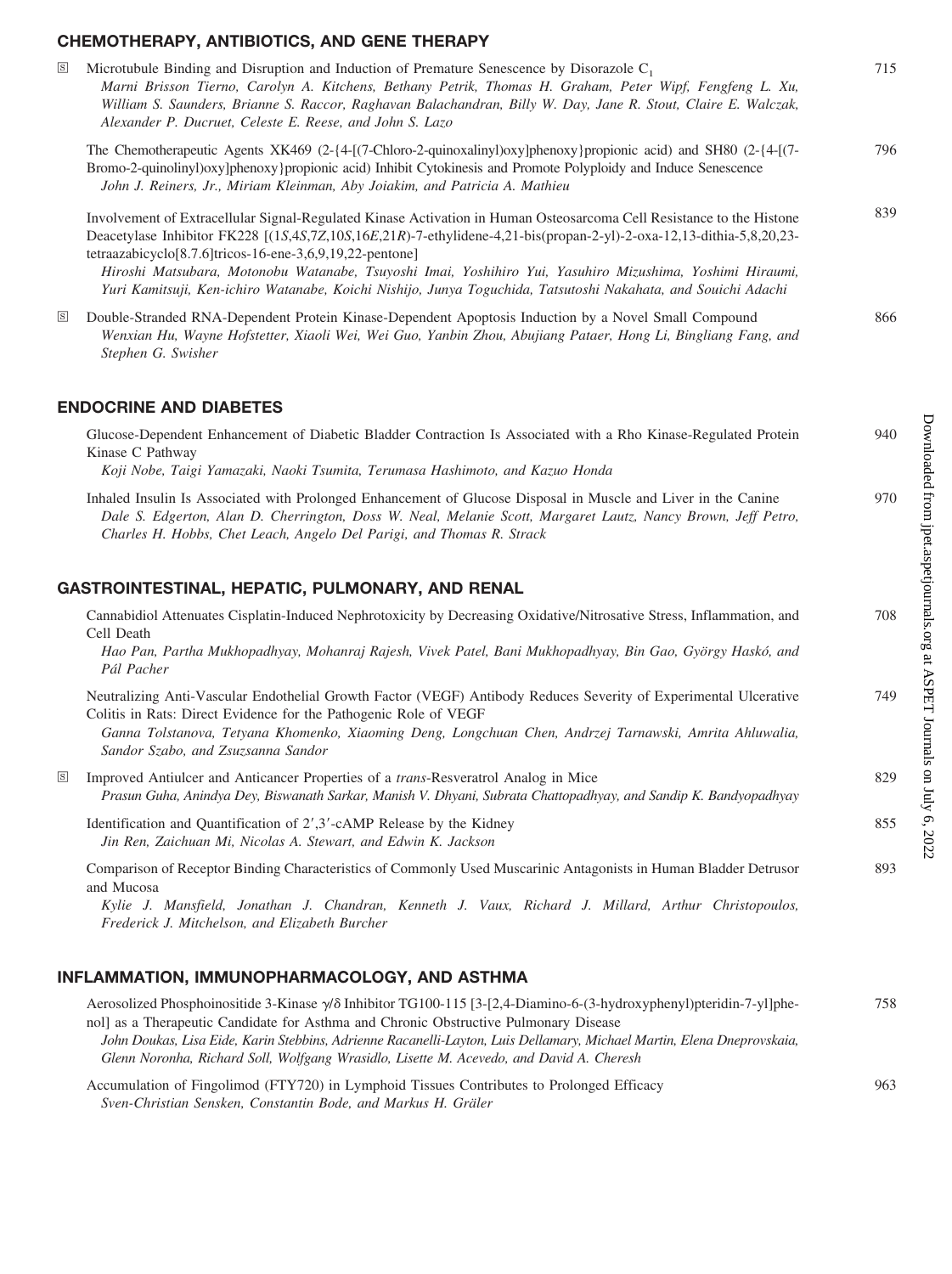# **METABOLISM, TRANSPORT, AND PHARMACOGENOMICS**

|                     | Identification and Characterization of Proximal Promoter Polymorphisms in the Human Concentrative Nucleoside<br>Transporter 2 (SLC28A2)<br>Sook Wah Yee, James E. Shima, Stephanie Hesselson, Loan Nguyen, Sarah De Val, Rachel J. LaFond,<br>Michiko Kawamoto, Susan J. Johns, Doug Stryke, Pui-Yan Kwok, Thomas E. Ferrin, Brian L. Black, David Gurwitz,<br>Nadav Ahituv, and Kathleen M. Giacomini                                                                                                                                                                                                                                  | 699  |
|---------------------|-----------------------------------------------------------------------------------------------------------------------------------------------------------------------------------------------------------------------------------------------------------------------------------------------------------------------------------------------------------------------------------------------------------------------------------------------------------------------------------------------------------------------------------------------------------------------------------------------------------------------------------------|------|
| $\lfloor s \rfloor$ | Kinetics of Cellular Retention during Caco-2 Permeation Experiments: Role of Lysosomal Sequestration and Impact on<br>Permeability Estimates<br>Aki T. Heikkinen, Jukka Mönkkönen, and Timo Korjamo                                                                                                                                                                                                                                                                                                                                                                                                                                     | 882  |
|                     | NEUROPHARMACOLOGY                                                                                                                                                                                                                                                                                                                                                                                                                                                                                                                                                                                                                       |      |
|                     | Ethanol Withdrawal Provokes Opening of the Mitochondrial Membrane Permeability Transition Pore in an Estrogen-<br>Preventable Manner                                                                                                                                                                                                                                                                                                                                                                                                                                                                                                    | 692  |
|                     | Marianna E. Jung, Andrew M. Wilson, Xiaohua Ju, Yi Wen, Daniel B. Metzger, and James W. Simpkins<br>Old and New Pharmacology: Positive Allosteric Modulation of the $\alpha$ 7 Nicotinic Acetylcholine Receptor by the<br>5-Hydroxytryptamine <sub>2B/C</sub> Receptor Antagonist SB-206553 (3,5-Dihydro-5-methyl-N-3-pyridinylbenzo[1,2-b:4,5-b']di<br>pyrrole-1(2H)-carboxamide)<br>John Dunlop, Tim Lock, Brian Jow, Fabrizio Sitzia, Steven Grauer, Flora Jow, Angela Kramer, Mark R. Bowlby,<br>Andrew Randall, Dianne Kowal, Adam Gilbert, Thomas A. Comery, James LaRocque, Veronica Soloveva, Jon Brown,<br>and Renza Roncarati | 766  |
|                     | Inhibition of Phosphodiesterase 10A Increases the Responsiveness of Striatal Projection Neurons to Cortical Stimulation<br>Sarah Threlfell, Stephen Sammut, Frank S. Menniti, Christopher J. Schmidt, and Anthony R. West                                                                                                                                                                                                                                                                                                                                                                                                               | 785  |
|                     | Cocaine Alters Vesicular Dopamine Sequestration and Potassium-Stimulated Dopamine Release: The Role of D2<br>Receptor Activation<br>Sarah J. Farnsworth, Trent J. Volz, Glen R. Hanson, and Annette E. Fleckenstein                                                                                                                                                                                                                                                                                                                                                                                                                     | 807  |
|                     | Cannabinoid Agonists Stimulate [ ${}^{3}H$ ]GABA Release in the Globus Pallidus of the Rat When G <sub>i</sub> Protein-Receptor<br>Coupling Is Restricted: Role of Dopamine D2 Receptors<br>Brenda Gonzalez, Francisco Paz, Leonor Florán, Jorge Aceves, David Erlij, and Benjamín Florán                                                                                                                                                                                                                                                                                                                                               | 822  |
|                     | The Effect of a Chimeric Human/Murine Anti-Cocaine Monoclonal Antibody on Cocaine Self-Administration in Rats<br>Andrew B. Norman, Mantana K. Norman, William R. Buesing, Michael R. Tabet, Vladimir L. Tsibulsky, and William J. Ball                                                                                                                                                                                                                                                                                                                                                                                                  | 873  |
|                     | The Novel Neuropeptide Y Y <sub>5</sub> Receptor Antagonist Lu AA33810 [N-[[trans-4-[(4,5-Dihydro[1]benzothiepino[5,4-<br>d]thiazol-2-yl)amino]cyclohexyl]methyl]-methanesulfonamide] Exerts Anxiolytic- and Antidepressant-Like Effects in<br>Rat Models of Stress Sensitivity<br>Mary W. Walker, Toni D. Wolinsky, Vrej Jubian, Gamini Chandrasena, Huailing Zhong, Xinyan Huang, Silke Miller,<br>Laxminarayan G. Hegde, Douglas A. Marsteller, Mohammad R. Marzabadi, Mariusz Papp, David H. Overstreet,<br>Christophe P. G. Gerald, and Douglas A. Craig                                                                           | 900  |
|                     | Protein Kinase $C\beta$ Is a Critical Regulator of Dopamine Transporter Trafficking and Regulates the Behavioral Response<br>to Amphetamine in Mice<br>Rong Chen, Cheryse A. Furman, Minjia Zhang, Myung N. Kim, Robert W. Gereau IV, Michael Leitges, and<br>Margaret E. Gnegy                                                                                                                                                                                                                                                                                                                                                         | 912  |
|                     | The Behavioral and Neurochemical Effects of a Novel D-Amino Acid Oxidase Inhibitor Compound 8 [4H-Thieno<br>[3,2-b]pyrrole-5-carboxylic Acid] and D-Serine<br>Sean M. Smith, Jason M. Uslaner, Lihang Yao, Chadwick M. Mullins, Nathan O. Surles, Sarah L. Huszar,<br>Caitlyn H. McNaughton, Danette M. Pascarella, Monika Kandebo, Richard M. Hinchliffe, Tim Sparey, Nicholas J. Brandon,<br>Brian Jones, Shankar Venkatraman, Mary Beth Young, Nancy Sachs, Marlene A. Jacobson, and Peter H. Hutson                                                                                                                                 | 921  |
|                     | Nicotinic Receptor Activation Increases [ <sup>3</sup> H]Dopamine Uptake and Cell Surface Expression of Dopamine Transporters<br>in Rat Prefrontal Cortex<br>Jun Zhu, Subbu Apparsundaram, and Linda P. Dwoskin                                                                                                                                                                                                                                                                                                                                                                                                                         | 931  |
|                     | Antipsychotic-Like Effect of Retigabine [N-(2-Amino-4-(fluorobenzylamino)-phenyl)carbamic Acid Ester], a KCNQ<br>Potassium Channel Opener, via Modulation of Mesolimbic Dopaminergic Neurotransmission<br>Florence Sotty, Trine Damgaard, Liliana P. Montezinho, Arne Mørk, Christina K. Olsen, Christoffer Bundgaard, and<br>Henriette Husum                                                                                                                                                                                                                                                                                           | 951  |
|                     | The Modulation of Synaptic $GABA_A$ Receptors in the Thalamus by Eszopiclone and Zolpidem<br>Fan Jia, Peter A. Goldstein, and Neil L. Harrison                                                                                                                                                                                                                                                                                                                                                                                                                                                                                          | 1000 |

Downloaded from ipet.aspetjournals.org at ASPET Journals on July 6, 2022 Downloaded from [jpet.aspetjournals.org](http://jpet.aspetjournals.org/) at ASPET Journals on July 6, 2022